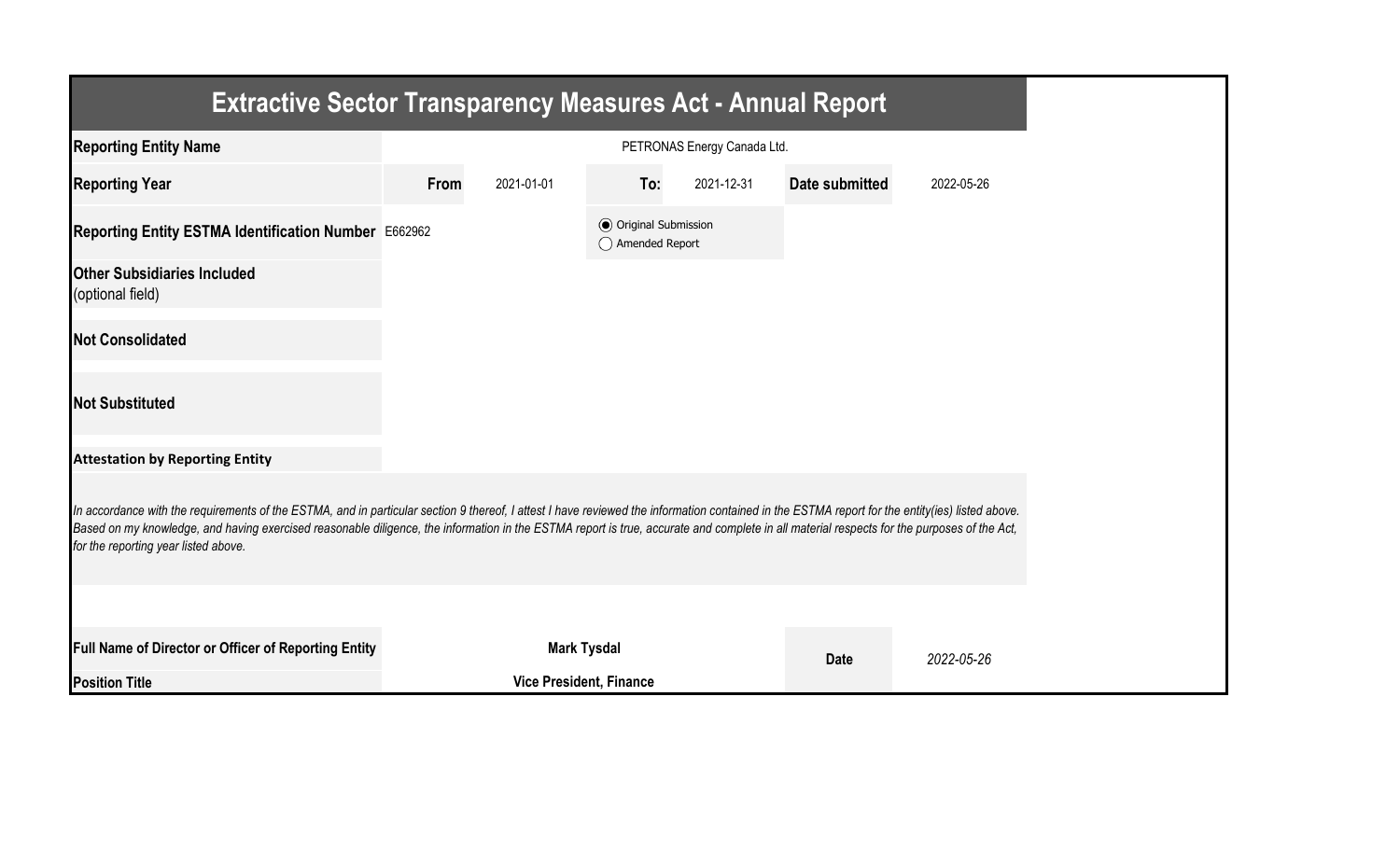| <b>Extractive Sector Transparency Measures Act - Annual Report</b>                                                                                                               |                                                                                                                                                                                                                                                                                                                                                                                                                                                                                                                                                                                                                                                                                                                                                                                                                                                                                                                                                                                                                                                                                                                                                                                                                                                                                                                                                                                                                                                                                                                                                                                                                                                                                                                                                                                                                                                                                                                                                                                                                                                                                                |                                                                                 |                                               |                  |            |                                |                |                  |                                               |                                      |                                                                                                                                                                                                                              |
|----------------------------------------------------------------------------------------------------------------------------------------------------------------------------------|------------------------------------------------------------------------------------------------------------------------------------------------------------------------------------------------------------------------------------------------------------------------------------------------------------------------------------------------------------------------------------------------------------------------------------------------------------------------------------------------------------------------------------------------------------------------------------------------------------------------------------------------------------------------------------------------------------------------------------------------------------------------------------------------------------------------------------------------------------------------------------------------------------------------------------------------------------------------------------------------------------------------------------------------------------------------------------------------------------------------------------------------------------------------------------------------------------------------------------------------------------------------------------------------------------------------------------------------------------------------------------------------------------------------------------------------------------------------------------------------------------------------------------------------------------------------------------------------------------------------------------------------------------------------------------------------------------------------------------------------------------------------------------------------------------------------------------------------------------------------------------------------------------------------------------------------------------------------------------------------------------------------------------------------------------------------------------------------|---------------------------------------------------------------------------------|-----------------------------------------------|------------------|------------|--------------------------------|----------------|------------------|-----------------------------------------------|--------------------------------------|------------------------------------------------------------------------------------------------------------------------------------------------------------------------------------------------------------------------------|
| <b>Reporting Year</b><br><b>Reporting Entity Name</b><br><b>Reporting Entity ESTMA</b><br><b>Identification Number</b><br><b>Subsidiary Reporting Entities (if</b><br>necessary) | From:                                                                                                                                                                                                                                                                                                                                                                                                                                                                                                                                                                                                                                                                                                                                                                                                                                                                                                                                                                                                                                                                                                                                                                                                                                                                                                                                                                                                                                                                                                                                                                                                                                                                                                                                                                                                                                                                                                                                                                                                                                                                                          | 2021-01-01                                                                      | To:<br>PETRONAS Energy Canada Ltd.<br>E662962 | 2021-12-31       |            | <b>Currency of the Report</b>  | CAD            |                  |                                               |                                      |                                                                                                                                                                                                                              |
|                                                                                                                                                                                  | <b>Payments by Payee</b>                                                                                                                                                                                                                                                                                                                                                                                                                                                                                                                                                                                                                                                                                                                                                                                                                                                                                                                                                                                                                                                                                                                                                                                                                                                                                                                                                                                                                                                                                                                                                                                                                                                                                                                                                                                                                                                                                                                                                                                                                                                                       |                                                                                 |                                               |                  |            |                                |                |                  |                                               |                                      |                                                                                                                                                                                                                              |
| <b>Country</b>                                                                                                                                                                   | Payee Name <sup>1</sup>                                                                                                                                                                                                                                                                                                                                                                                                                                                                                                                                                                                                                                                                                                                                                                                                                                                                                                                                                                                                                                                                                                                                                                                                                                                                                                                                                                                                                                                                                                                                                                                                                                                                                                                                                                                                                                                                                                                                                                                                                                                                        | Departments, Agency, etc<br>within Payee that Received<br>Payments <sup>2</sup> | <b>Taxes</b>                                  | <b>Royalties</b> | Fees       | <b>Production Entitlements</b> | <b>Bonuses</b> | <b>Dividends</b> | Infrastructure<br><b>Improvement Payments</b> | <b>Total Amount paid to</b><br>Payee | Notes <sup>34</sup>                                                                                                                                                                                                          |
| Canada                                                                                                                                                                           | <b>Government of British</b><br>Columbia                                                                                                                                                                                                                                                                                                                                                                                                                                                                                                                                                                                                                                                                                                                                                                                                                                                                                                                                                                                                                                                                                                                                                                                                                                                                                                                                                                                                                                                                                                                                                                                                                                                                                                                                                                                                                                                                                                                                                                                                                                                       |                                                                                 | 5,780,000                                     | 8,550,000        | 12,850,000 |                                |                |                  |                                               | 27,180,000                           | Government of British Columbia<br>includes payments to the following<br>departments:<br>-Minister of Finance<br>-BC Oil and Gas Commission<br>-BC Land Titles & Survey<br>-Province of BC Rural Property Tax<br>-Worksafe BC |
| Canada                                                                                                                                                                           | <b>Blueberry River First Nations</b>                                                                                                                                                                                                                                                                                                                                                                                                                                                                                                                                                                                                                                                                                                                                                                                                                                                                                                                                                                                                                                                                                                                                                                                                                                                                                                                                                                                                                                                                                                                                                                                                                                                                                                                                                                                                                                                                                                                                                                                                                                                           |                                                                                 |                                               |                  |            |                                | 110,000        |                  |                                               | 110,000                              |                                                                                                                                                                                                                              |
| Canada                                                                                                                                                                           | Prophet River First Nation                                                                                                                                                                                                                                                                                                                                                                                                                                                                                                                                                                                                                                                                                                                                                                                                                                                                                                                                                                                                                                                                                                                                                                                                                                                                                                                                                                                                                                                                                                                                                                                                                                                                                                                                                                                                                                                                                                                                                                                                                                                                     |                                                                                 |                                               |                  |            |                                | 580,000        |                  |                                               | 580,000                              |                                                                                                                                                                                                                              |
| Canada                                                                                                                                                                           | <b>Halfway River First Nation</b>                                                                                                                                                                                                                                                                                                                                                                                                                                                                                                                                                                                                                                                                                                                                                                                                                                                                                                                                                                                                                                                                                                                                                                                                                                                                                                                                                                                                                                                                                                                                                                                                                                                                                                                                                                                                                                                                                                                                                                                                                                                              |                                                                                 |                                               |                  |            |                                | 1,180,000      |                  |                                               | 1,180,000                            |                                                                                                                                                                                                                              |
| Canada                                                                                                                                                                           | West Moberly First Nations                                                                                                                                                                                                                                                                                                                                                                                                                                                                                                                                                                                                                                                                                                                                                                                                                                                                                                                                                                                                                                                                                                                                                                                                                                                                                                                                                                                                                                                                                                                                                                                                                                                                                                                                                                                                                                                                                                                                                                                                                                                                     |                                                                                 |                                               |                  |            |                                | 1,120,000      |                  |                                               | 1,120,000                            |                                                                                                                                                                                                                              |
| <b>Additional Notes:</b><br>$^1$ Enter the proper name of the Payee receiving the money (i.e. the municipality of x, the province of y, national government of z).               | Note 1 - Financial Reporting Framework<br>(a) Basis of accounting:<br>The Schedule of Payments by Payee and the Schedule of Payments by Project (collectively "the Schedules") prepared by PETRONAS Energy Canada Ltd. (the "Company") for the year ended December 31, 2021 has been prepared in acc<br>Section 2.4 of the Extractive Sector Transparency Measures Act - Technical Reporting Specifications and Section 3 of the Extractor Sector Transparency Measures Act - Guidance (collectively the "financial reporting framewor<br>The Schedules are prepared to provide information to the Directors of PETRONAS Energy Canada Ltd. and the Minister of Natural Resources Canada to assist in meeting the requirements of the Extractive Sector Transparency Mea<br>(b) Significant accounting policies:<br>i) Cash basis<br>The Schedules have been prepared on a cash basis of accounting, as required by the financial reporting framework, and exclude any accruals related to payments due to governments (as defined in the financial reporting frame<br>The Schedules include all cash payments made, without inclusion of cash inflows from a government. Where the Company makes a payment to a government that is net of credits from that government, the net payment amount has b<br>ii) Projects<br>The Company has aligned its projects with its cash generating units as determined for financial statement reporting purposes.<br>. North Montney Joint Venture - focused on development of Montney natural gas in North East British Columbia ("NEBC").<br>iii) Operator<br>The Company has reported all payments made by it, on its own behalf and in its role as operator, directly to the government on a 'gross' basis. Amounts paid by third party operators, who are subject to the financial report<br>iv) Excluded payments<br>Certain payments related to the operation of the Company's head office, payments made to governments for commercial services or payments made to governments which are not related to the commercial extraction of oil and nat |                                                                                 |                                               |                  |            |                                |                |                  |                                               |                                      |                                                                                                                                                                                                                              |

<sup>2</sup> Optional field.

<sup>3</sup>When payments are made in-kind, the notes field must highlight which payment includes in-kind contributions and the method for calculating the value of the payment.

<sup>4</sup> Any payments made in currencies other than the report currency must be identified. The Reporting Entity may use the Additional notes row or the Notes column to identify any payments that are converted, along with the e